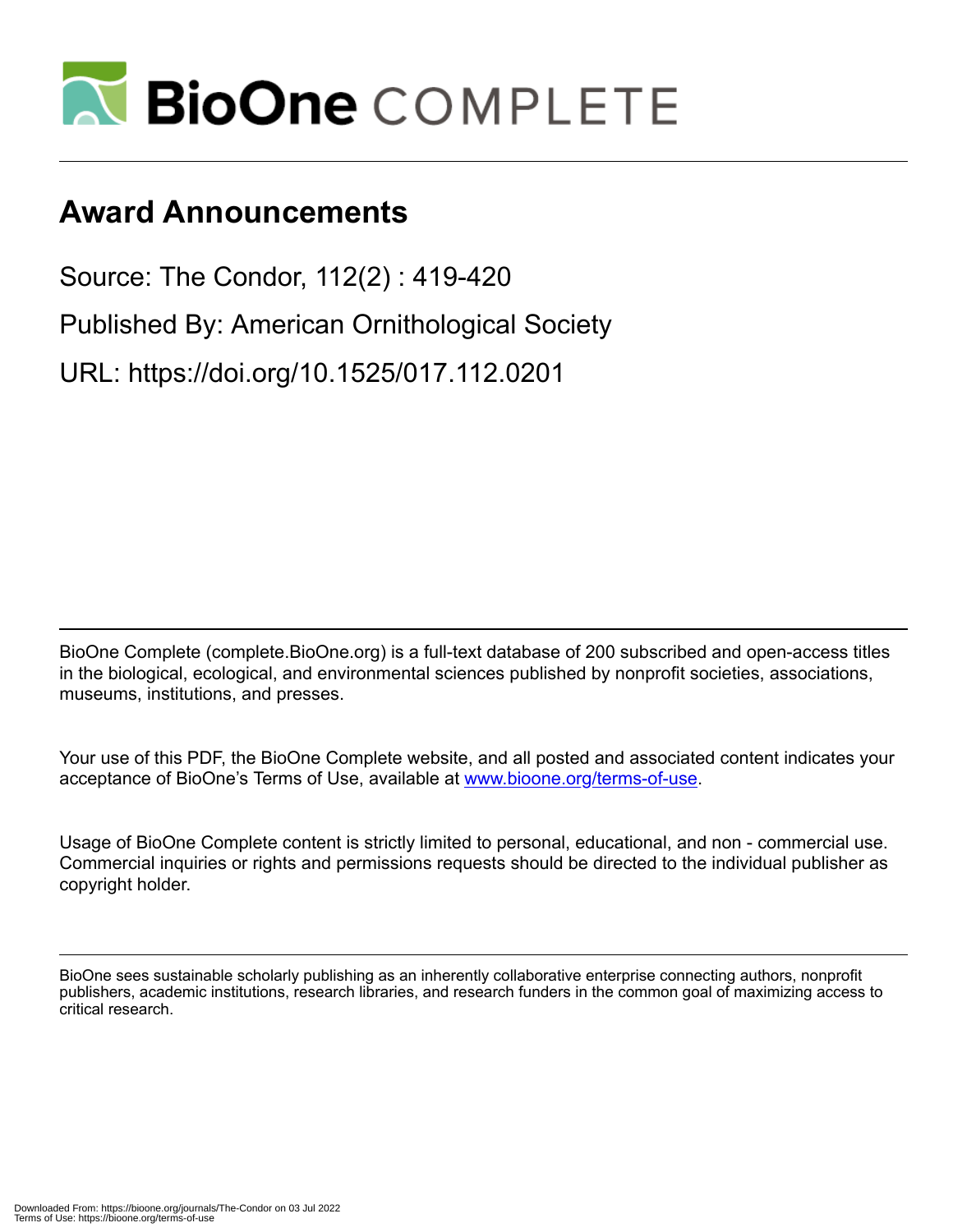## AWARD ANNOUNCEMENTS

## 2010 LOYE AND ALDEN MILLER RESEARCH AWARD OF THE COOPER ORNITHOLOGICAL SOCIETY

The Miller Award Committee is pleased to honor Keith A. Hobson as the recipient of the Loye and Alden Miller Research Award for 2010. This award is presented for an extensive record of original research and significant advancements and major breakthroughs in our understanding of the biology of birds that have stood the test of time. Keith Hobson is a Senior Research Scientist with Environment Canada in Saskatoon, Saskatchewan. The Miller Award Committee selected Dr. Hobson because of his contributions to ornithology in the field of stable-isotope research. We were impressed by the scope of the questions and taxa with which his work with stable isotopes has been used. One of the first "bird papers" that brought stable isotopes to the fore was his 1998 *Science* paper with Peter Marra and Dick Holmes (Science 282:1884–1886. Since that publication, the number of publications and meeting presentations based on stable isotopes has skyrocketed. Not only have other researchers been able to apply the technique to a wide array of systems, Keith's own contributions are diverse, addressing a number of different animal and even nonanimal systems. Stable isotopes have been used to investigate everything about avian biology, including trophic ecology, life history, development, migration, and more. Keith Hobson frequently works collaboratively with other researchers, is generous with his time, and is approachable to students as well. He has published more than 300 papers, at least 27 of them in the *Condor*, often as first author. Not only has Dr. Hobson demonstrated the utility of stable isotopes in avian studies, he continues to explore new ways in which they can reveal even more about avian biology. In honor of his achievements and contributions to our profession, the Cooper Ornithological Society is honored to present the 2010 Miller Research Award to Dr. Keith A. Hobson.

## YOUNG PROFESSIONAL AWARD

The Cooper Ornithological Society is pleased to recognize the recipient of the 2010 Young Professional Award, Zachary Cheviron, and finalists Andrea Townsend and Daniel Barton. Established in 2008, the Young Professional Award recognizes early-career ornithological researchers for their outstanding contributions to ornithology. Three finalists are selected from applicants to deliver talks at the Young Professional Plenary session held at each annual meeting and are given 25 minutes each (20 minutes for presentation, 5 minutes for questions) to present their research to the entire conference body. The three finalists are guaranteed travel awards and are invited to a breakfast attended by the COS president, officers, and members of the student-presentation committee on the day prior to the plenary session. The recipient of the award receives a cash prize. Candidates (primarily Ph.D. students near completion and postdoctoral fellows) must be COS members and must be in their final year of graduate studies or have graduated within one year of the previous annual meeting. More information is available at www.cooper.org/awards\_and\_ grants/awards\_and\_grants.htm#students.

Zac Cheviron's research interests lie in understanding the processes and mechanisms that contribute to local adaptation in natural populations of birds. Perhaps because of a prolonged lack of topographic relief during his childhood in central Illinois, he developed an early fascination with montane environments, and as a Ph.D. student working under the guidance of Dr. Robb Brumfield at Louisiana State University, Zac focused his research on exploring the process of local adaptation along altitudinal gradients. His dissertation combined studies of population genetics with genomic analyses of gene-expression profiles to examine the genetic processes that underlie physiological adaptation to different elevational zones by the Rufous-collared Sparrow (*Zonotrichia capensis*). This work was among the first to examine the importance of gene-expression differences in evolutionary adaptation to high altitude in birds, and it demonstrated substantial plasticity in the expression of genes that contribute to compensation for cold and hypoxic stress. Zac's work in high-altitude adaptation is being continued at the University of Nebraska, where he is currently a postdoctoral research fellow working with Dr. Jay Storz. His most recent work combines genomic analyses of gene expression with functional biochemical assays and protein modeling to test for adaptive divergence in genes involved in oxygen transport and aerobic metabolism